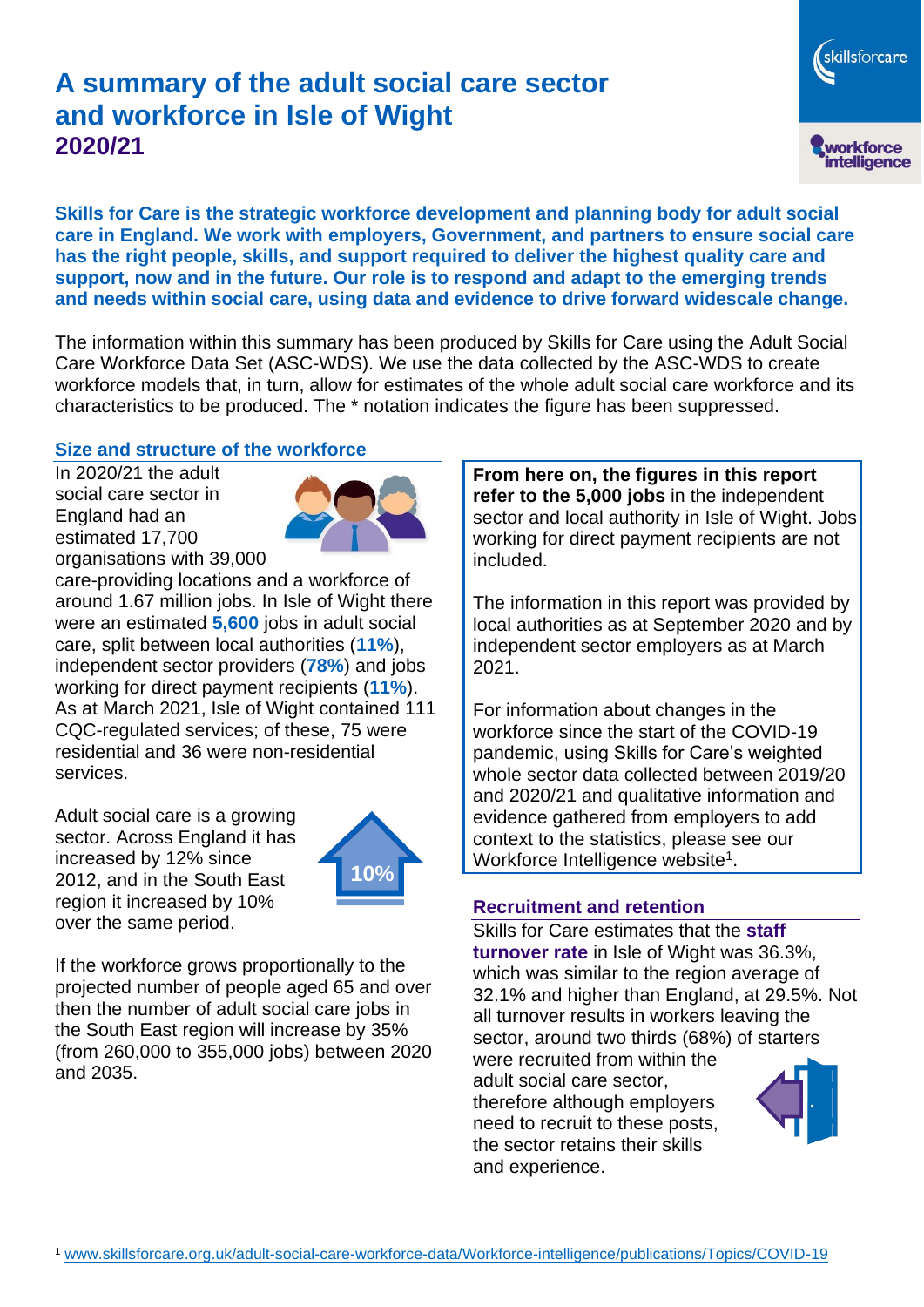Adult social care has an experienced 'core' of workers. Workers in Isle of Wight had on average **9.2 years of experience in the sector** and 77% of the workforce had been working in the sector for at least three years.

Using both workforce intelligence evidence and our links with employers and stakeholders across England, we know that recruitment and retention is one of the largest issues faced by employers. We have many resources and tools available to help, for example the 'Values-based recruitment and retention toolkit'<sup>2</sup> and 'Seeing potential: widen your talent pool'. <sup>3</sup> For more information please visit: [www.skillsforcare.org.uk/recruitment-retention](http://www.skillsforcare.org.uk/recruitment-retention)

#### **Employment information**

We estimate Isle of Wight had **5,000** adult social care jobs employed in the local authority and independent sectors. These included 375 managerial roles, 175 regulated professionals, 3,700 direct care (including 2,800 care workers), and 800 othernon-care proving roles.

The average number of **sickness days** taken in the last year in Isle of Wight was 9.6, (8.7 in South East and 9.5 across England). With an estimated directly employed workforce of 4,700, this would mean employers in Isle of Wight lost approximately **46,000 days to sickness in 2020/21**. In England levels of staff sickness have nearly doubled over the course of the pandemic between 2019/20 and 2020/21, in total around 6 million extra days were lost to sickness than in the year before.

Less than a quarter (15%) of the workforce in Isle of Wight were on zero-hours contracts. Around a half (47%) of the workforce usually worked full-time hours and 53% were parttime.

### **Chart 1. Proportion of workers on zero hours contracts by area**

**England** South East Isle of Wight



### **Workforce demographics**

The majority (80%) of the workforce in Isle of Wight were female, and the average age was 44 years old. Workers aged 24 and



under made up 11% of the workforce and workers aged over 55 represented 29%. Given this age profile approximately 1,500 people will be reaching retirement age in the next 10 years.

Nationality varied by region, in England 83% of the workforce identified as British, while in the South East region this was 77%. An estimated 92% of the workforce in Isle of Wight identified as British, 5% identified as of an EU nationality and 3% a non-EU nationality, therefore there was a similar reliance on EU and non-EU workers.

### **Pay**



Table 1 shows the full-time equivalent annual or hourly pay rate of selected job roles in Isle of Wight (area), South East (region) and England. All figures

represent the independent sector as at March 2021, except social workers which represent the local authority sector as at September 2020. At the time of analysis, the National Living Wage was £8.72.

#### **Table 1. Average pay rate of selected job roles by area**

|                                 | <b>England</b> | <b>Region</b> | Area    |
|---------------------------------|----------------|---------------|---------|
| Full-time equivalent annual pay |                |               |         |
| Social Worker <sup>t</sup>      | £37,100        | £37,500       | £35,600 |
| Registered nurse                | £33,600        | £35,000       | £33,300 |
| Hourly pay                      |                |               |         |
| National Living<br>Wage         | £8.72          | £8.72         | £8.72   |
| Senior care worker              | £10.00         | £10.22        | £9.71   |
| Care worker                     | £9.29          | £9.46         | £9.25   |
| Support and<br>outreach         | £9.53          | £9.62         | £9.16   |

†Local authority social workers only.

Please note that pay varies by sector, with local authority pay generally being higher than independent sector pay.